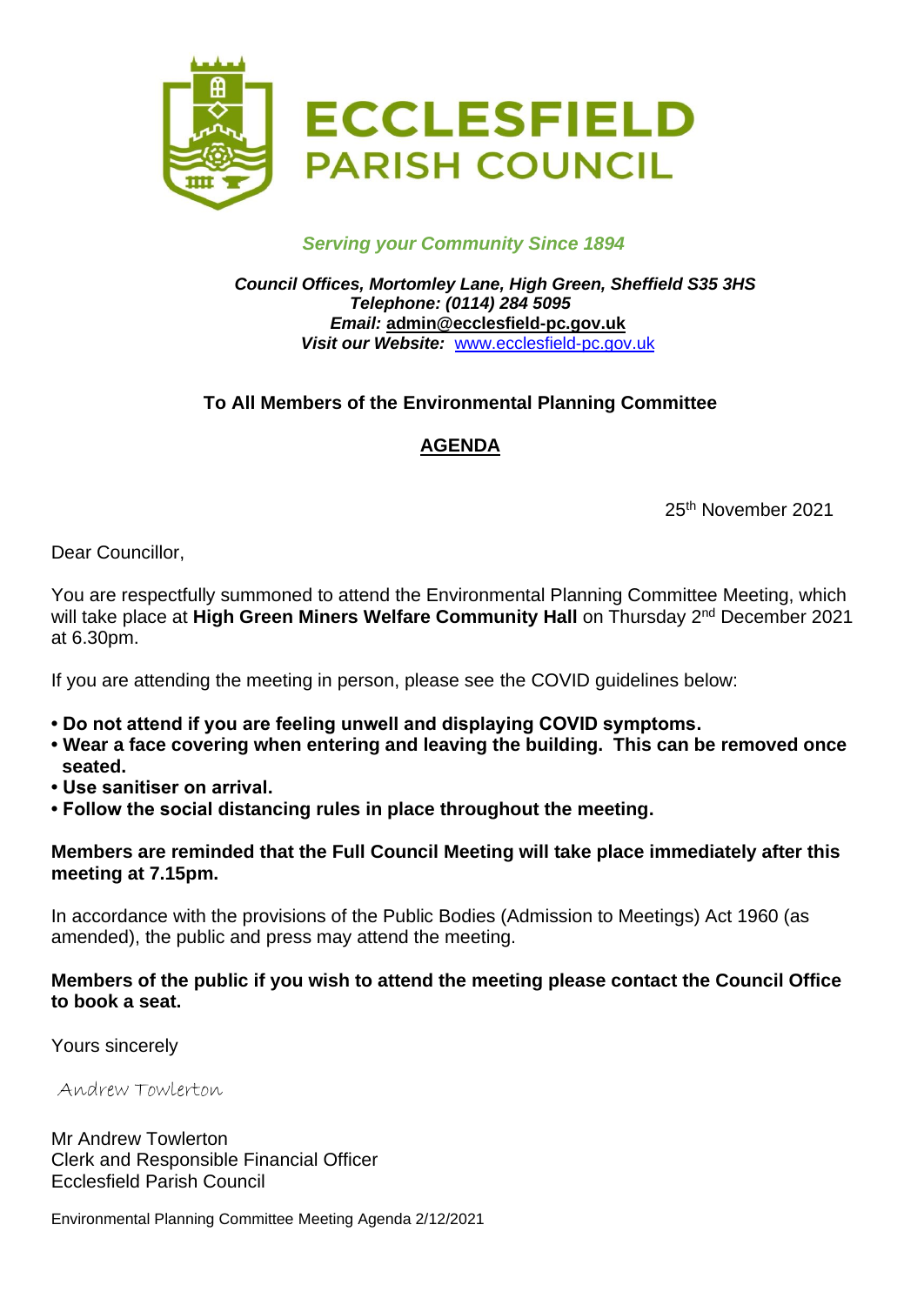## **Committee Membership**

\_\_\_\_\_\_\_\_\_\_\_\_\_\_\_\_\_\_\_\_\_\_\_\_\_\_\_\_\_\_\_\_\_\_\_\_\_\_\_\_\_\_\_\_\_\_\_\_\_\_\_\_\_\_\_\_\_\_\_\_\_\_\_\_\_\_\_\_\_\_\_\_\_\_\_\_\_\_\_\_\_\_\_\_\_\_\_\_

**Councillor Dr John Bowden (Chairman), Councillor Alan Hooper (Vice Chairman), Councillor John Brownrigg (Ex Officio), Councillor Denise Fearnley, Councillor Mick Gethin, Councillor John Housley (Ex Officio), Councillor Carol Levery and Councillor Tim Whitaker.**

\*Substitute members may be appointed in accordance with Standing Order 4v.

## **Chairman's Announcement**

Prior to the commencement of the meeting, the Chairman will outline the procedure for this remote meeting to ensure that the meeting is effective, lawful, and safe including:

- Councillors must observe the Council's Code of Conduct during the meeting.
- Councillors and members of the public to follow the COVID guidelines and wear a face covering when entering and leaving the building. This can be removed once seated.
- Voting procedure.
- Public session and exclusion of the press and public procedures.
- Anyone wishing to record is asked to let the Chairman of the meeting know prior to the start of the meeting. The meeting is being recorded by the Council for the purposes of aiding the taking of minutes.
- All Councillors present are required to state their name prior to the commencement of the meeting.

Prior to the meeting there will be a presentation from Dinah Ward from South Yorkshire Climate Alliance on how Communities can make Christmas more environmentally friendly (15-20mins).

## **AGENDA**

## **2021/67 (EP). Apologies and Reasons for Absence**

To note apologies for absence. To approve any reasons for absence.

#### **2021/68 (EP). Declarations of Interest**

To consider any requests for dispensation.

To note any declaration or interests not already declared under the Council's Code of Conduct or members register of Disclosable Pecuniary Interests.

#### **2021/69 (EP). Exclusion of Press and Public**

To consider the exclusion of the Press and Public in accordance with Public Bodies Admission to Meetings Act 1960 Section 1 (2) as amended due to the confidential nature of the business to be transacted.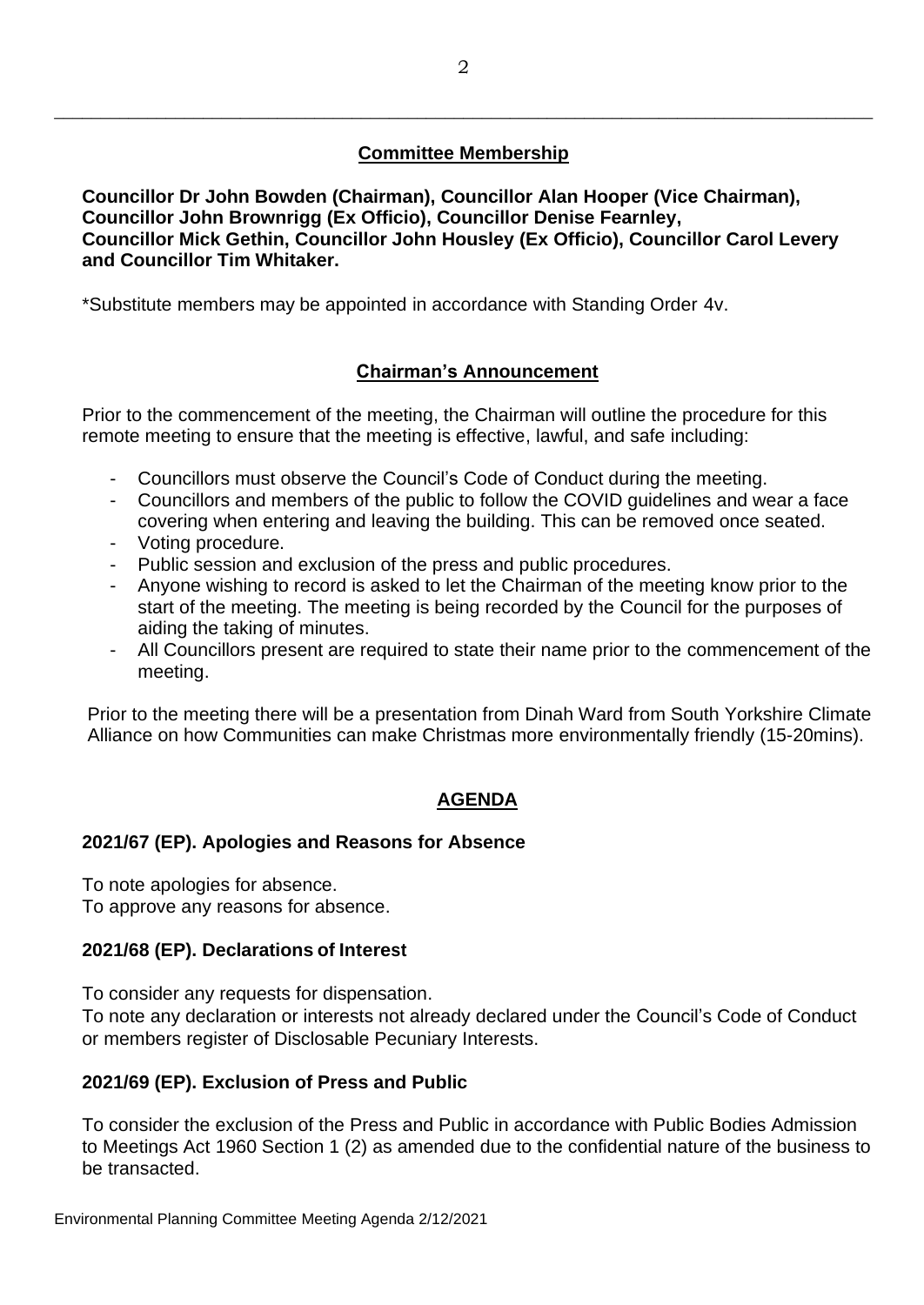## **2021/70 (EP). Public Participation Session**

To receive questions from members of the public under the direction of the Chairman and in accordance with the Council's Standing Orders. (standing order 3 states that the public participation session will be for no more than 15 minutes and a member of the public shall not speak for more than 3 minutes).

Members of the public should please note that the Council reserves the right to respond in writing if any matter requires further research or consideration and that reports should be submitted in writing before the meeting so they can be dealt with under correspondence.

## **2021/71 (EP). Environmental Planning Minutes and Notes**

To consider the draft Minutes including actions, of the Environmental Planning Committee meeting held on 4<sup>th</sup> November 2021 (attached as item 71a).

To consider the draft Notes of the Environmental Planning Committee Delegated Powers meeting held on 18<sup>th</sup> November 2021 (attached as item 71b).

## **2021/72 (EP). Planning Matters**

72.1 To note and consider the list of planning applications for comment since the last meeting and delegated to the Clerk and Admin Officer in accordance with Council Policy**.**

| <b>Date</b><br><b>Received</b> | Planning<br>Reference | <b>Site Location</b>                                                                 | <b>Brief Description of Proposal</b>                                                                                                        | <b>Date Comments</b><br>Due |
|--------------------------------|-----------------------|--------------------------------------------------------------------------------------|---------------------------------------------------------------------------------------------------------------------------------------------|-----------------------------|
| 15/11/2021                     | 21/03765/FUL          | <b>Stagecoach Depot,</b><br>Green Lane,<br>Ecclesfield, Sheffield,<br><b>S35 9WY</b> | Removal of temporary units and<br>erection of two-storey<br>welfare/office building with<br>associated works and parking.                   | 3/12/2021                   |
| 17/11/2021                     | 21/03962/LBC          | <b>Sylvester Farm, 448</b><br><b>Whitley Lane,</b><br>Sheffield, S35 8RQ             | Alterations to existing garage to<br>form habitable accommodation<br>and enlargement of 1x side and<br>1x front window of the<br>farmhouse. | 8/12/2021                   |
| 17/11/2021                     | 21/03832/FUL          | <b>Sylvester Farm, 448</b><br><b>Whitley Lane,</b><br>Sheffield, S35 8RQ             | Alterations to existing garage to<br>form habitable accommodation<br>and enlargement of 1x side and<br>1x front window of the<br>farmhouse. | 8/12/2021                   |
| 17/11/2021                     | 21/04760/FUL          | 50 Potter Hill Lane,<br>Sheffield, S35 4JF                                           | Erection of first floor side<br>extension over attached garage<br>to dwellinghouse.                                                         | 8/12/2021                   |
| 19/11/2021                     | 21/04801/FUL          | 209 High Street,<br>Ecclesfield, Sheffield,<br><b>S35 9XB</b>                        | Erection of dwellinghouse<br>(Resubmission of<br>20/04177/FUL).                                                                             | 9/12/2021                   |
| 19/11/2021                     | 21/04834/FUL          | 85 Sundew Gardens,<br>Sheffield, S35 4DQ                                             | Erection of single-storey<br>extension to dwellinghouse.                                                                                    | 10/12/2021                  |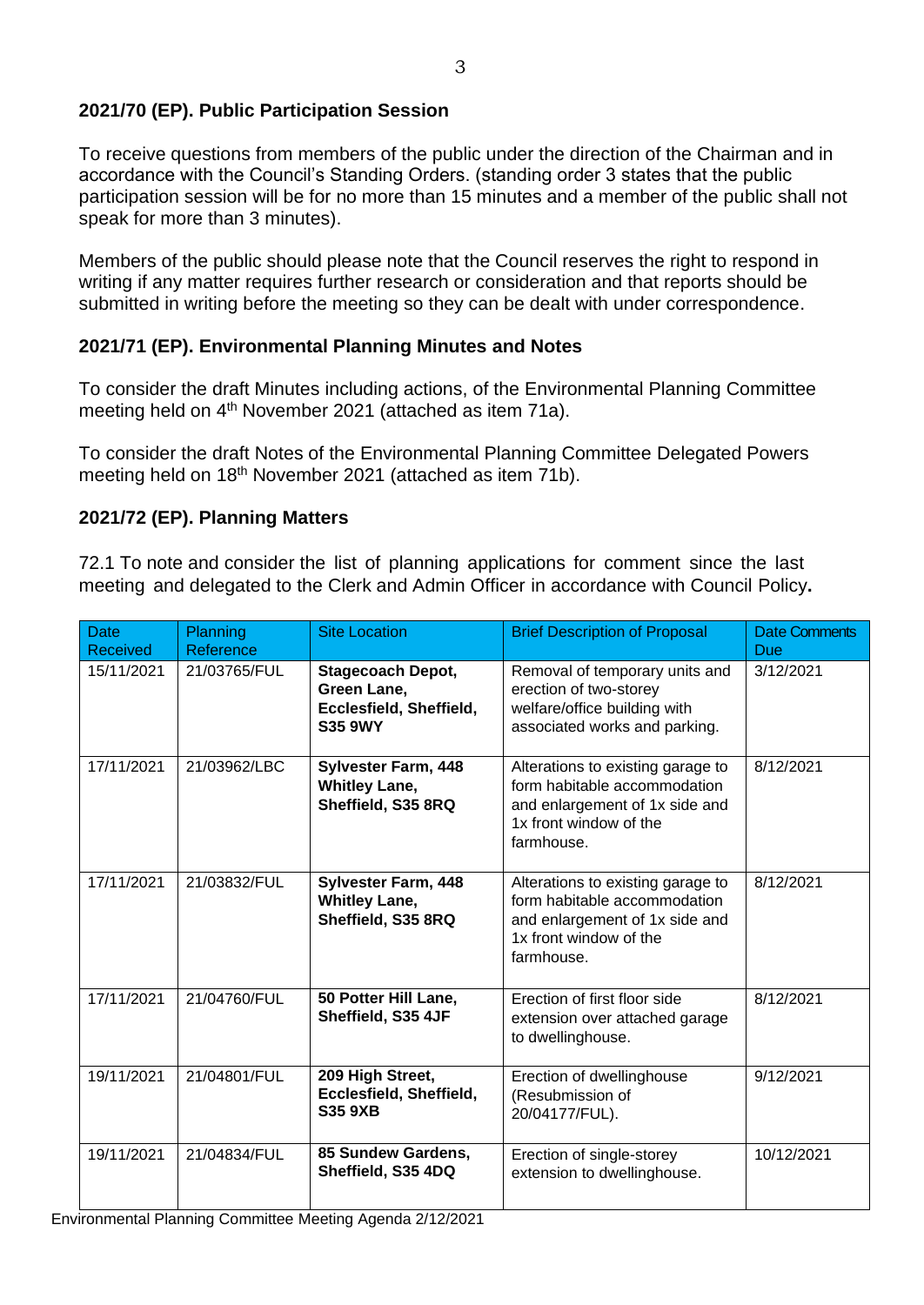72.2 To receive notifications of any planning decision notices received in to Ecclesfield Parish Council from Sheffield City Council (listed).

| Planning<br>Reference | <b>Site/Location Proposal</b>                                                                                                                                                                                                                               | Outcome                |
|-----------------------|-------------------------------------------------------------------------------------------------------------------------------------------------------------------------------------------------------------------------------------------------------------|------------------------|
| 21/03675/FUL          | 8 Nether Road, Sheffield, S35 9XT<br>Provision of front porch, erection of single-storey<br>rear extension and raised decking area to rear<br>of dwellinghouse.                                                                                             | Withdrawn              |
| 21/02886/FUL          | Sall Stores, 60 Hunshelf Road, Burncross,<br>Sheffield. S35 1UF<br>Alterations and conversion of retail shop to form<br>3no. residential flats (Use class 3)<br>with associated parking.                                                                    | Granted conditionally. |
| 21/03117/FUL          | 12 Bridge Inn Road, Sheffield, S35 2YJ<br>Demolition of conservatory, erection of single-<br>storey rear extension, erection of single/two-<br>storey front extension, and erection of two-storey<br>side extension including car port to<br>dwellinghouse. | Refused                |
| 21/03975/FUL          | 17 Newton Vale, Sheffield, S35 2YL<br>Erection of two-storey side extension and single-<br>storey side and rear extensions to<br>Dwellinghouse.                                                                                                             | Granted conditionally. |
| 21/03450/FUL          | 266 Burncross Road, Sheffield, S35 1SH<br>Alterations and erection of a single-storey front<br>extension to existing garage to form a<br>dwellinghouse and provision of lantern roof to<br>existing conservatory.                                           | Granted conditionally. |

#### **2021/73 (EP). Licensing Matters**

To receive and consider any licensing matters for comment since the last meeting and delegated to the Clerk and Admin Officer in accordance with Council Policy.

None received.

#### **2021/74 (EP) Jeffcock Road survey update and next steps**

At its Environmental Planning Committee meeting held on 13<sup>th</sup> May 2021 (minute 162.2) members asked that a survey be undertaken on traffic issues on Jeffcock Road. The draft questionnaire is attached as item 74a.

#### **2021/75 (EP). Correspondence**

To receive and note any correspondence received.

None received.